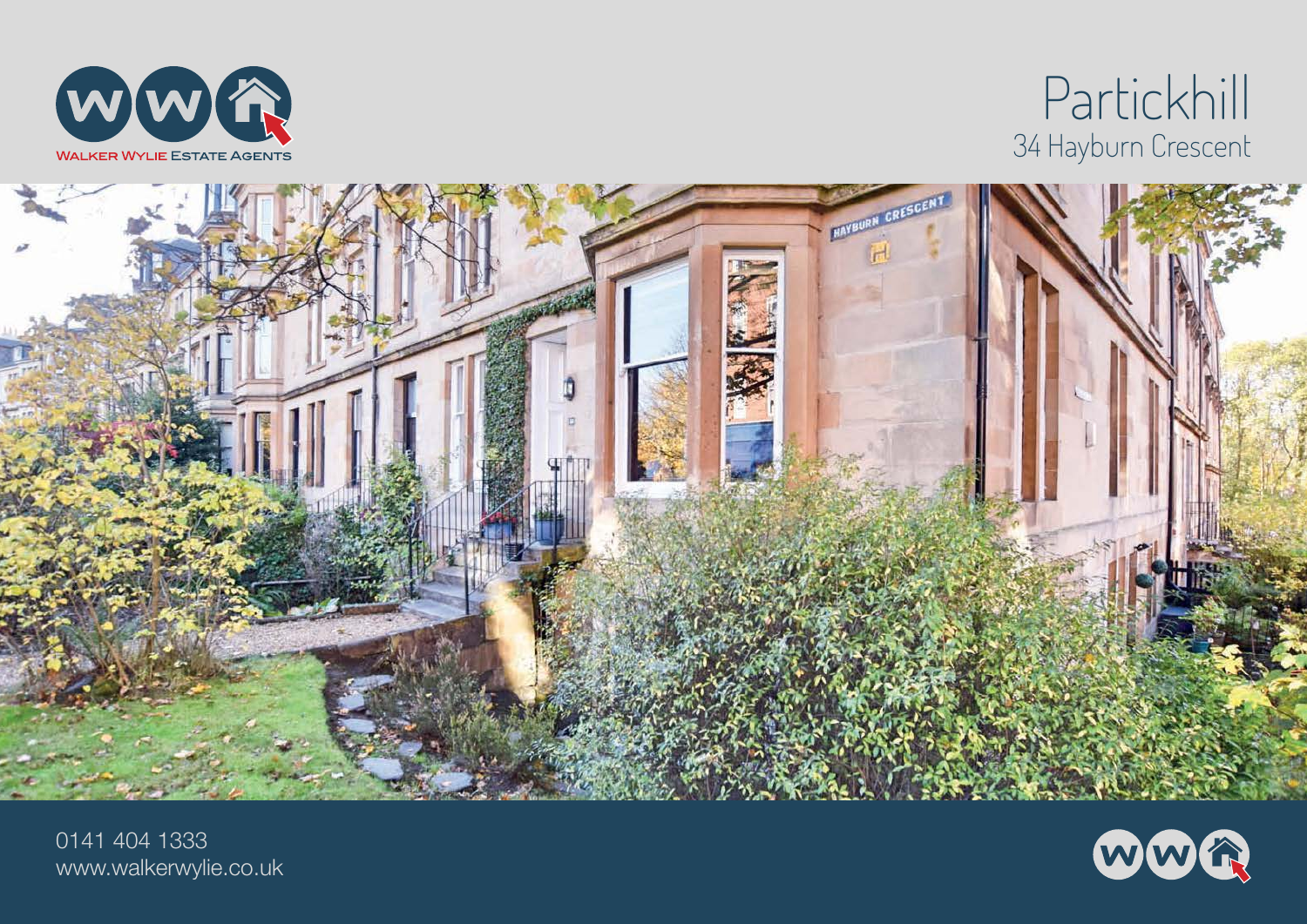## Stunning three-bedroom main door garden flat set within a much-desired tree lined address.

This truly stunning three-bedroom main door garden flat is set within a commanding blonde sandstone tenement in a much-desired tree lined address. There is a delightful private garden area to the front and side of the property whilst at the rear there are sizeable, well maintained communal garden grounds. Internally the property has been finished to an exacting standard whilst successfully combing traditional with modern, to offer extremely spacious and flexible accommodation which will suit a variety of different buyers. The building has many outstanding period details, whilst the property itself has retained a wealth of period features throughout which include; ceiling rose's, decorative cornicing, high moulded skirting's, deep moulded architraves and fireplaces. An abundance of storage space is offered throughout. The specification of the property includes a mixture of sash and casement and double-glazed window units and a gas fired central heating system. The commodious accommodation on offer comprises; entrance vestibule, full length welcoming reception hallway with a large walk-in cupboard and separate storage cupboard off, bright spacious dual aspect lounge with bay window and feature fireplace, modern fully fitted dining sized kitchen with larder area off, master bedroom with en-suite shower room, two large double bedrooms and luxury family bathroom with under floor heating.

 This flat benefits from an excellent location within a short distance of most West End amenities such as shops, boutiques and restaurants on Hyndland Road, Clarence Drive and Byres Road. The Botanic Gardens, Kelvingrove Park and Glasgow University are easily accessible on foot. There are frequent local bus services running nearby and regular train services are available from nearby Hyndland station. The Clydeside Expressway, Clyde Tunnel and M8 motorway network can be easily accessed allowing convenient travel throughout the central belt.





0141 404 1333 www.walkerwylie.co.uk